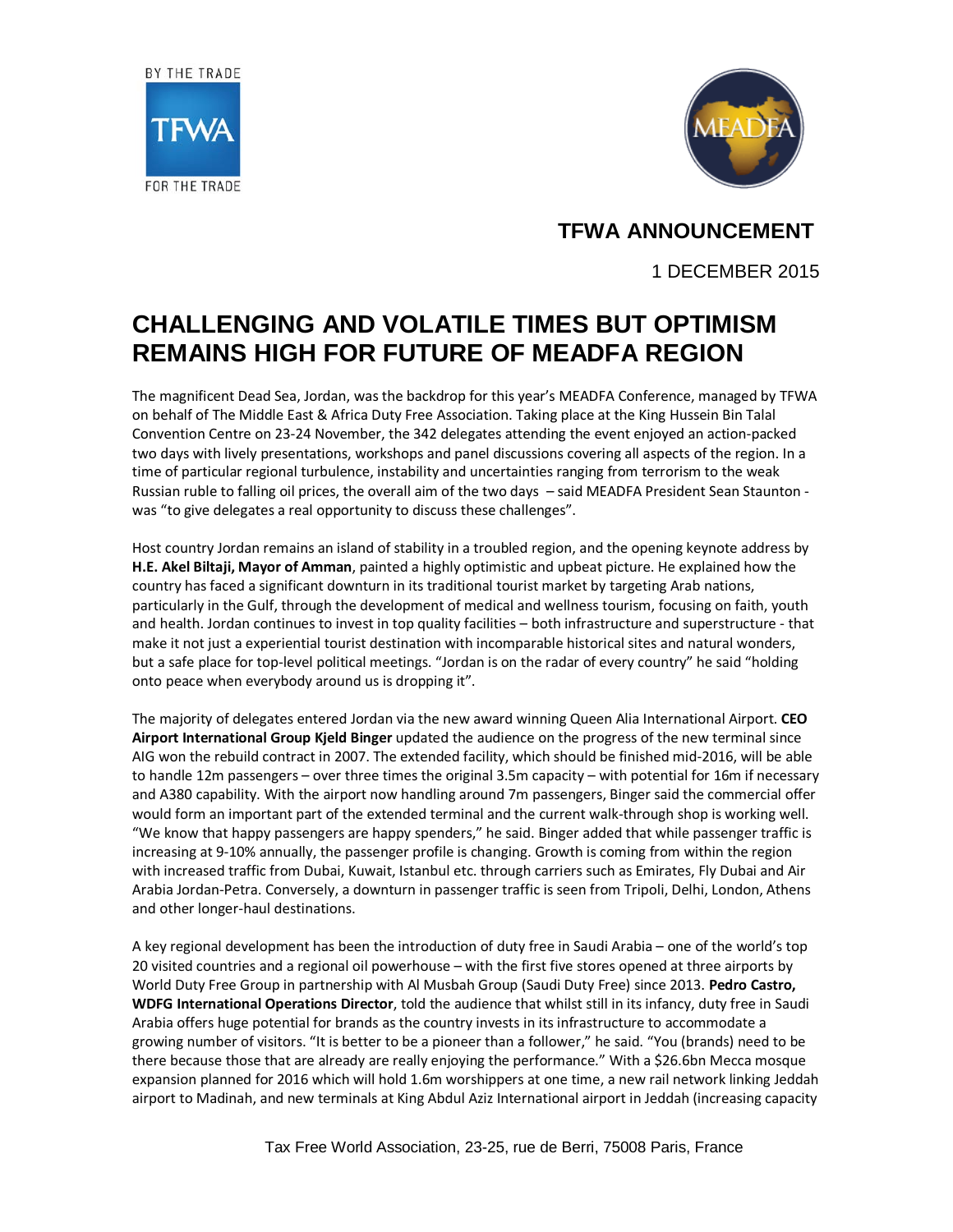from 13 to 80m passengers) and at King Khaled International Airport, Riyadh (12 to 35m), Castro said that Saudi Arabia "deserves to be paid attention".

But challenges in the region cannot be ignored and the Euro and regional pricing issues is felt to be one of the most crucial for the Middle East. In a retailer panel discussion entitled Trading in a Volatile World, Castro was joined by **Sharon Beecham, Manager – Purchasing & Vendor Support Dubai Duty Free; Keith Hunter, Senior VP Qatar Duty Free/Qatar Airways Inflight Duty Free; and Gerry Crawford, COO Aer Rianta International** in a candid and frank discussion on how these issues are affecting business. In general, while more price sensitive categories have seen a dip in sales, business has remained on a par or continues to show growth. Said Hunter: "We've had a very good year but it's been a tough fight to get to this point."

Beecham said that while categories such as technology and cosmetics were still increasing, various factors had seen DDF's usual growth slow down – budget airline passenger growth with the associated luggage restrictions are "costing us around \$9m a month", she said while the weak Euro is costing the retailer almost as much. "It's a huge amount of money and has crossed many categories," said Beecham. Indeed the Euro and resulting pricing issues was clearly seen as a thorny problem – notably within the perfume & cosmetics category. Crawford said there was a reluctance by suppliers to discuss the issue while Hunter confirmed that it was affecting relationships with brand partners. "Some have stepped up and helped us out, addressing prices, but in the PC&S category we are seeing little action. The Middle East region has been taken for granted by many of the perfume brands," he said, adding, "We are close to having to rethink the space mix within duty free. We will always support the brands who support us but there will be some products we just can't afford to do." Beecham agreed, adding: "The US dollar and Euro are now equal, so we need action and we need it quickly."

The industry has no doubt of the growing importance of understanding the connected traveller. **Head of Auto, Finance Telco and Travel for the MENA region at Facebook, Terry Kane** gave a fascinating insight into the most successful social media platform of all time. The challenges of low passenger footfall and spend continue to provide the industry with a huge challenge, yet the 'hyper-connective' traveller is now consuming more information on digital devices than anything else. With reference points from comparison sites and friends & family, the industry has to stay relevant to the social world. With WIFI so readily available and lower roaming charges, travellers are able to get advice from friends and family no matter where they are. With this kind of accessibility, "we must not view mobile as just a technology anymore but as a part of consumer behaviour," said Kane.

Mobile spend continues to be very low in duty free, which is something that the industry "must catch up on", explained Kane. With 3.1 million applications now available on mobile devices, he showcased a new personal concierge service available on Facebook Messenger, which allows retailers to sell products on a one to one basis to consumers who can then pick up their purchases when they are at the airport. Another new service available is 'M', an artificial intelligence programme that gives consumers access to a personal assistant that will assist with purchasing decisions. Kane also stressed the important of "personal relevance'". 'How do you make the message personally relevant to the passenger?" he asked. "Creativity is the key, you have three seconds to capture a traveller's attention."

This theme was continued in one of two simultaneous workshops: Technology: the future of retail, which saw A**lan Glasby, Product Manager at SITA** and **Michiel Munneke, General Manager** at aviation app developer **M2Mobi** discuss the future use of beacons (battery powered small devices that transmit unique identifiers every 100m) in airports. Not only can beacons send promotional offers to travellers, they can also show where passengers have been in the airport, who they are, their flight itinerary, their final destination, gate number, and time available before flight – making them a valuable device to both the airport and retailers. Of course, "location is only part of the story" said Glasby; other factors have to be taken into account such as available time, destination, where they have already been and what they have previously bought.

Munneke told delegates his mission is to make airports less stressful for travellers. With the average traveller spending over 70 minutes waiting at the gate for fear of missing their flight, Munneke said reducing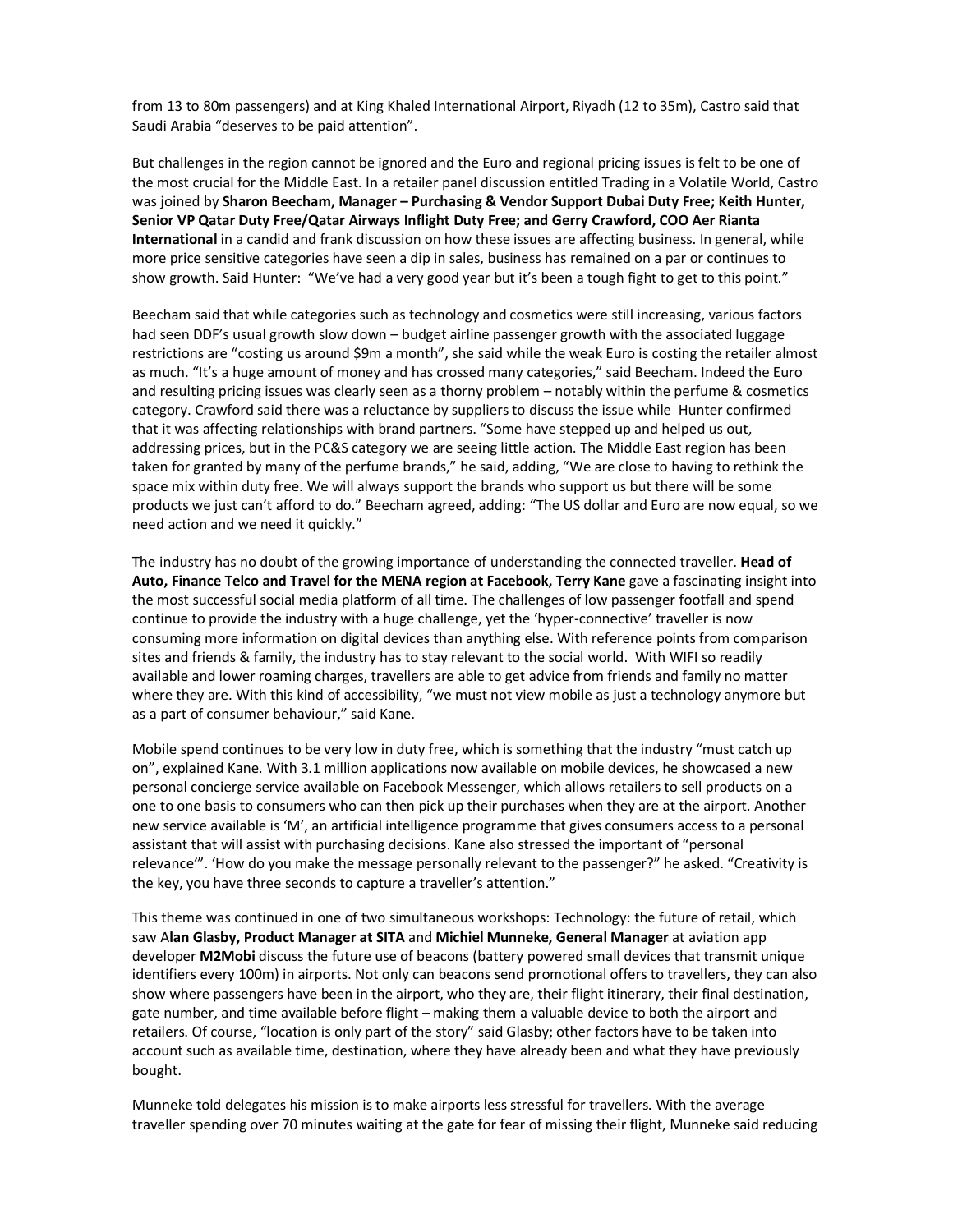



## **TFWA ANNOUNCEMENT**

stress could help encourage more shopping time. Giving passengers direct access to airport services through beacons and targeted personalised offers, along with artificial intelligence in the form of a digital guide, door to door travel support, screens with specific personalised flight information and location technology were all ideas for the future. Voted the best application in the world, the Schiphol Airport App, created by M2Mobi, was given as an example of how technology can help to reduce traveller stress. Munneke explained how the app – already downloaded by 2 million travellers – can assist a traveller throughout their time in the airport, allowing the reservation of products, location services, directions, special offers, parking reservations and flight information.

The second workshop looked at Inflight and the over-riding message was a familiar one: airlines have to offer products that passengers will not find in the airports in order to survive. **Joe Harvey, Head Of New Business Development Tourvest Inflight Retail Services; Eoin Martin Cox, Manager Inflight Operations Qatar Airways;** and **Baptiste Duguit, Marketing & Commercial Director Dutyfly Solutions** all agreed that airlines must improve the offer – and how they communicate it to the passenger. " We must adapt and change. Inflight duty free will not exist in 5 years time otherwise," said Cox. All three panelists highlighted better use of digital technology and social media to engage travellers before and during departure; crew incentivisation; pre-ordering and home delivery as essential. "We must think more like retailers and less like airlines," said Cox, referring to low-cost airlines that increasingly recruit crew for their sales ability.

Harvey picked up on this point: "For many major legacy carriers, in the scope of ancillary revenue, inflight is quite low on the list of priorities. We have to get airlines to see duty free as a priority. For airlines like easyJet it's a completely different story.". But data sharing by airlines to concessionaires was highlighted as key to future success, enabling inflight offers to be customized by route, market and cabin. "Airlines have more qualitative data than airports will ever get, said Duguit. "We need to better know and recognize the passenger to improve sales and customer experience. "

Harvey also outlined the opportunity for inflight retail sales in Africa, which he said was "huge" although beset with problems and with regional contrasts. 80% of airlines flying into Africa are non-African carriers and in many cases the offer has no regional theme. But with new African airlines emerging such as FastJet, Med-View and Mango, plus the East Africa Open Skies agreement from January 2016, Harvey said there was a great opportunity to develop duty free sales.

Africa returned to the agenda on Day 2 with **Hotels.ng Founder & CEO Mark Essien** giving delegates an interesting perspective on how to measure the potential within the continent. Official data about Africa, he said, is "generally unreliable" with surveys reporting conflicting figures. As an example, Essien said official figures for hotels in Nigeria were around 3,000 but the real total is closer to 10-11,000. Measuring an African nation's potential by GDP, population and Internet users could be "a wild mistake" he said. Essien said a simple and accurate gauge of sophistication and income – both relevant to any travel retail development in Africa – was the number of Facebook users, online hotel bookings and growth in airport travel. In Nigeria, for example, the growth in Facebook users is 30% annually; "it's hard to grow faster than Facebook in any new country," he said. "Nigeria now has 15m Facebook users which is a much better measure that the official 93m internet users," Nigeria - the biggest market in west Africa is nevertheless still very young in its development – around 10 years behind India and Brazil. Essien warned that Nigeria is facing challenges with falling oil income and little interest from Government in developing tourism; however other markets show potential for development, including Ghana, Senegal, and Ivory Coast.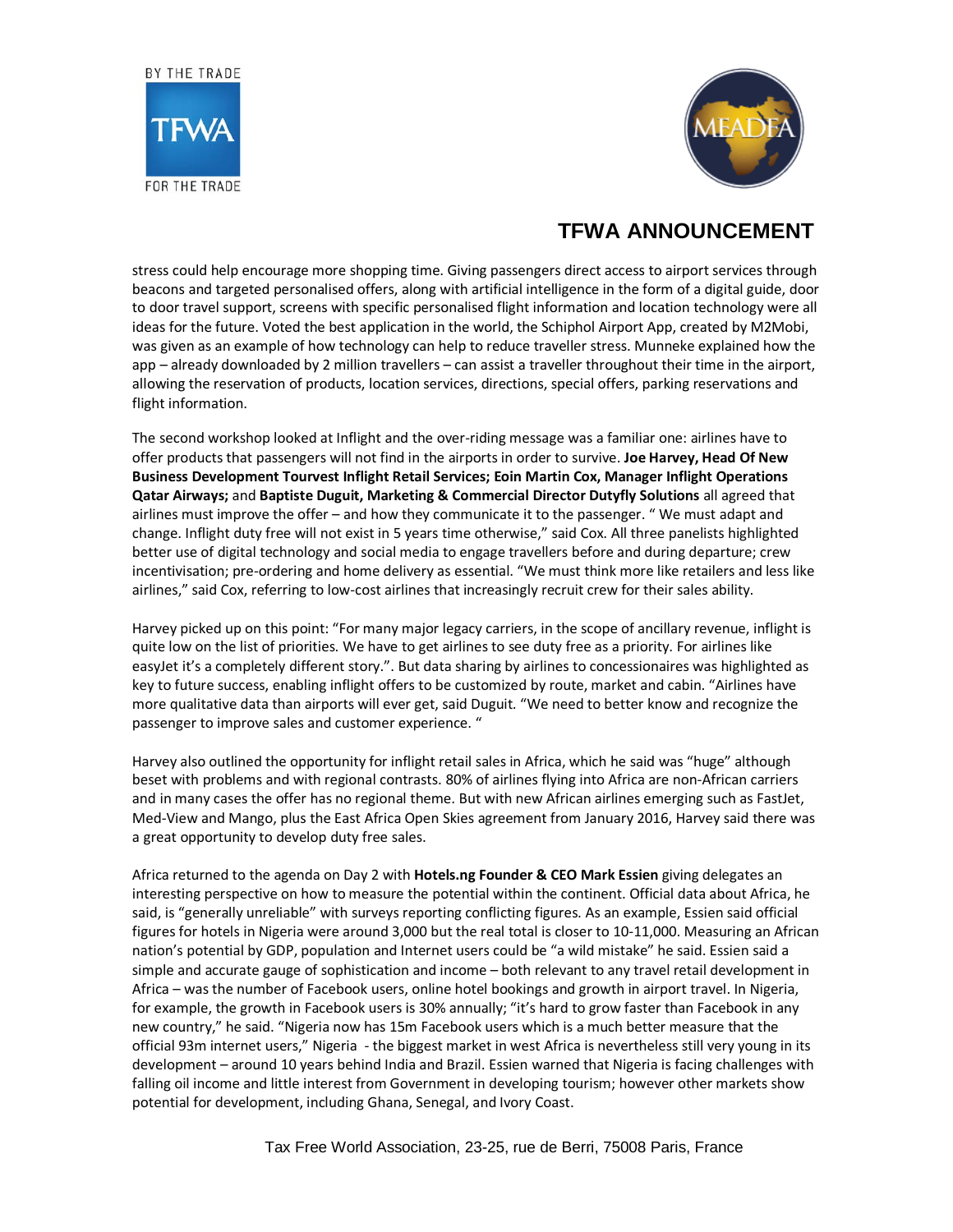No Middle East conference currently can pass without comment on the region's worrying political climate and a hard-hitting keynote address by **author, journalist and commentator Tim Sebastian** on Day 2 painted a frank picture of the region's instability.

Aside from the political and economic challenges, **European Travel Retail Confederation President Sarah Branquinho** and **MEADFA President Sean Staunton** outlined other equally problematic regulatory and labelling issues facing the industry. Branquinho reminded delegates that, unlike most industries, duty-free is affected by all economic, political and social issues. With the increasing demand globally for the provision of more product information to consumers, and the need for multiple languages on already cluttered packaging, the industry is facing a growing burden.

With food, confectionery and alcohol the primary target for NGOs, Branquinho warned that the beauty category would be next. Creating alternatives to legislation on packaging is a must. "Everyone is talking about rights but not responsibility," Branquinho added. "Why should we assume everything should be on paper? We must look at finding a solution." ETRC is currently working on alternatives to on-product labelling through innovative technology solutions. Branquinho also highlighted the growing problem of inflight luggage restrictions. With baggage congestion getting worse worldwide, and 20-30% of airline ancillary revenue coming from baggage charges, Branquinho stressed that "the right of passengers to carry airport shopping on board free of charge is strategically vital to the future of airport duty free and travel retail."

The continuing challenges to duty free tobacco sales were also discussed, including attempts to ban sales in some African countries. Display bans, self-service access restrictions, larger national language health warnings, standardised packaging and inbound allowance restrictions - all issues that the industry is facing. Stressing the urgent need for the industry to work together, Branquinho expressed concerns over new legislation for tobacco standardised packaging. "The duty free and travel retail market is known for its authentic products; standardised packaging could damage the reputation of the industry if fake tobacco was somehow smuggled in," she said.

The final session saw an airport, retailer and brand discussing how to connect with the traveller of the future. **QAIA Commercial Director Deema Anani** said that travellers would continue to value the things they had always valued – but "airport patrons cannot continue to deliver those values in the same way". It was vital, she said, to do everything with the traveller in mind. "The airport is the starting point for the trip so we have to make it enjoyable and exciting. This will have positive effects which will extend over the whole experience." In a highly entertaining end to her presentation, Anani introduced a talking, life-sized robot on stage in a light-hearted bid to show how customer service of the future might evolve.

**ATÜ Duty Free Chief Strategy Officer Ahmet Kötehne** summarised how the retailer is maintaining growth at Atatürk Istanbul and applying the lessons learned in its operations in North Africa and the Middle East. As Atatürk Airport increases its importance as a major hub between east and west, so the diversity of passengers grows. "Different cultures mean different buying habits, so it is important that we understand our customers," said Kötehne. In 2009 departing transfer passengers accounted for 27% of the total at 2.3m; now it's 35% at 6m. Between 2010 and 2014 the number of African passengers increased by 73%, Middle Eastern by 70% and Chinese by 39%. Constantly adapting to this changing profile – including implementing store designs that can be changed around quickly and easily - was described as essential to maintain future growth.

**Pernod Ricard Gulf Managing Director David Freeborn** confirmed that the Gulf region continues to offer brands a robust base from which to build its business. He highlighted the growing middle classes from China (1bn by 2030) and India (525m) whose growing disposable incomes and propensity to travel would provide significant opportunities for brands. Africa is also expected to show phenomenal growth as GDP increases across the continent. Freeborn also cited Iran as an opportunity that would help retailers and brands in the Gulf to kick-start growth. All panellists agreed that the future would be heavily dependent on technology and social media interactivity, with a more diverse retail offer that would have to cater to an ever more diverse passenger profile.